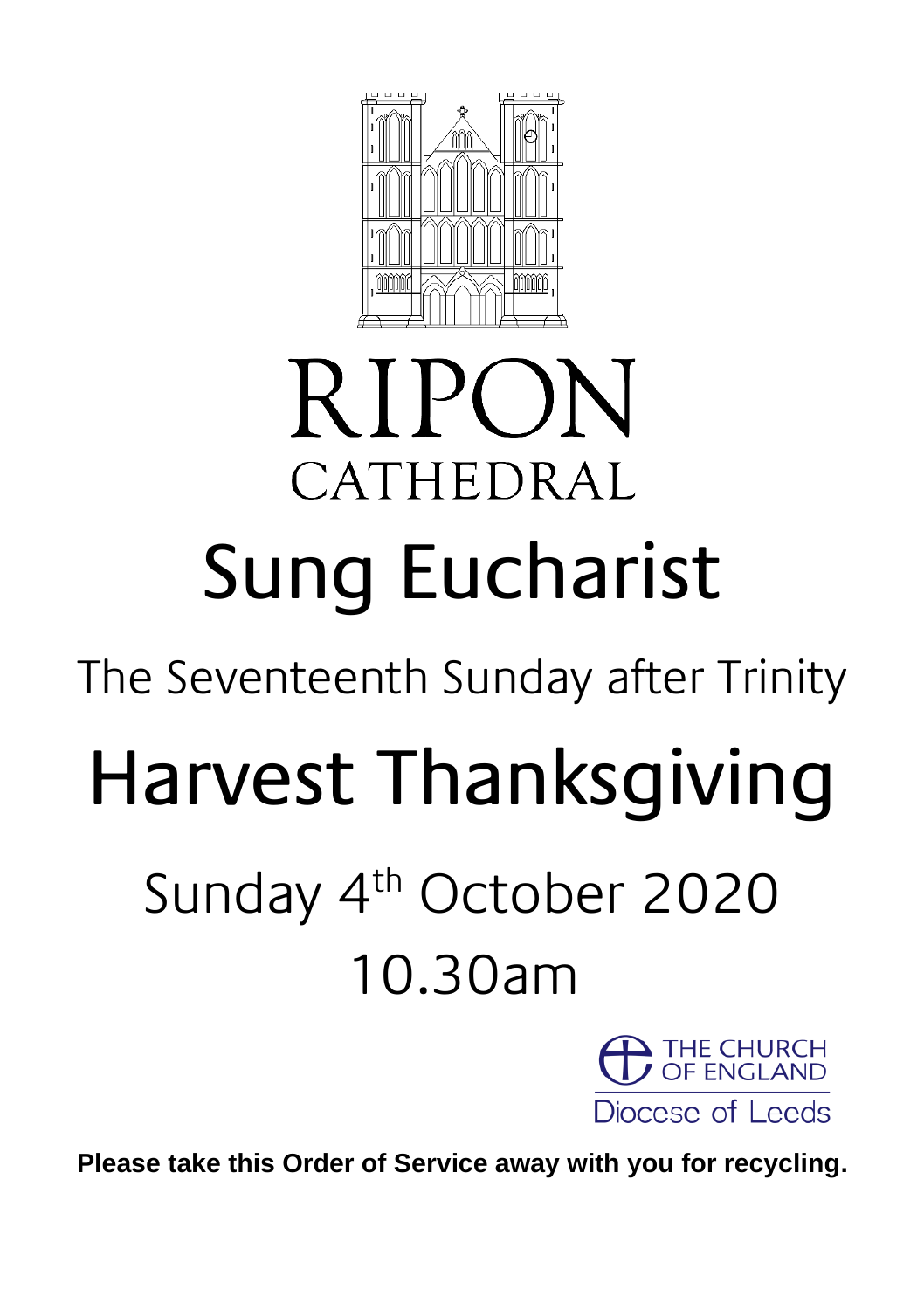### **Welcome to the Cathedral**

Welcome to Ripon Cathedral for this act of worship. Christian worship has taken place on this site since St Wilfrid founded the Cathedral in 672 AD. The Cathedral Crypt is the oldest part of any English Cathedral and regular prayer has taken place there for almost 1350 years.

Built on the firm foundation of that heritage, the Cathedral today continues to proclaim the Christian faith, with daily prayer and active service in Jesus' name.

If you would like to find out more about how the cathedral community is seeking to grow God's Kingdom in this 21<sup>st</sup> century, please visit our website. Regular updates of all that we are involved in and our worship are posted on our Facebook page and we tweet regularly using "@riponcathedral".

#### **Sitting, kneeling, standing**

As human beings, we worship with our bodies as well as through our music and prayers. This Order of Service invites you to sit, kneel or stand as appropriate. Please see these as merely invitations and adopt the posture you find most comfortable.

**Coronavirus** Ripon Cathedral continues to follow the guidance issued by the national church, which is regularly updated to take account of the most recent government advice. Consequently, it has been decided to continue to suspend the common cup (the chalice) at the administration of holy communion.

**Following the Government's advice, the wearing of masks is compulsory unless you fall into an exempt category.**

Large print versions of the Order of Service are available. Please ask those who welcomed you if you would like one.

An induction loop system is also in operation for hearing aid users.



Please switch off your mobile phone before the service begins. Photography and video/audio recording by members of the congregation is not permitted during the service.

Common Worship: Services and Prayers for the Church of England, material from which is included in this service, is copyright © The Archbishops' Council. All hymns covered by the Christian Copyright Licensing have been reproduced under CCL Licence no 97098.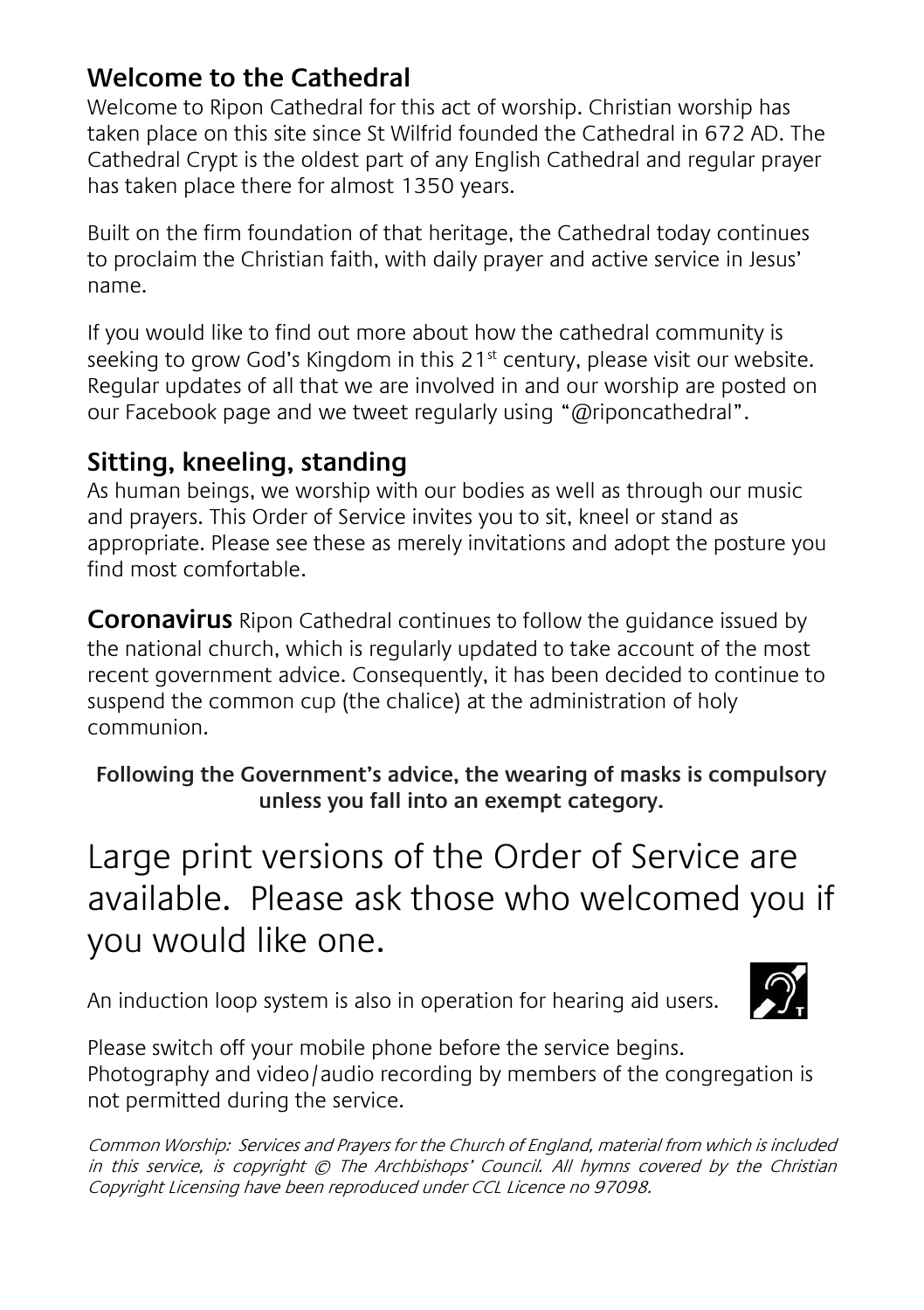## **Welcome to this Service**

We welcome you to this act of worship in which, gathered as all ages together, we celebrate God's gift of the harvest as well as Jesus' gift of himself in the holy Eucharist. The children remain with us for the whole service, joining us in bringing gifts of the harvest to express our gratitude to God for his providence.

### **About This Service**

The President is Very Rev'd John Dobson, Dean of Ripon.

The Preacher is the Canon Ailsa, Canon Pastor.

The service is sung by the Lay Clerks and the Mass setting is *Missa Simile est* Regnum Caelorum by Francisco Guerrero (c. 1528-1599).

The bells are rung by the Ripon Cathedral guild of bell ringers.

The flower display is kindly provided by the Ripon Cathedral flower guild.

## **Children at Ripon Cathedral**

Children's church is not meeting today and all invited to stay in the nave for the service.

## **Singing at Ripon Cathedral**

We are delighted that the Lay Clerks will sing on our behalf. However, congregational singing is not permitted.

## **Giving to support the work of the Cathedral**

No collection is taken during the service, but a plate is left by the door as you leave for your offering in support of the mission and ministry of the Cathedral. If you are a tax payer, please use one of the gift aid envelopes in the seats. If you would prefer to give by card, there is a terminal by the West door. If you would prefer to set up a bank transfer, please use these details.

| <b>Account Name:</b> | Ripon Cathedral PCC Fund        |          |  |
|----------------------|---------------------------------|----------|--|
| Sort Code:           | 05 07 17 <b>Account Number:</b> | 35697334 |  |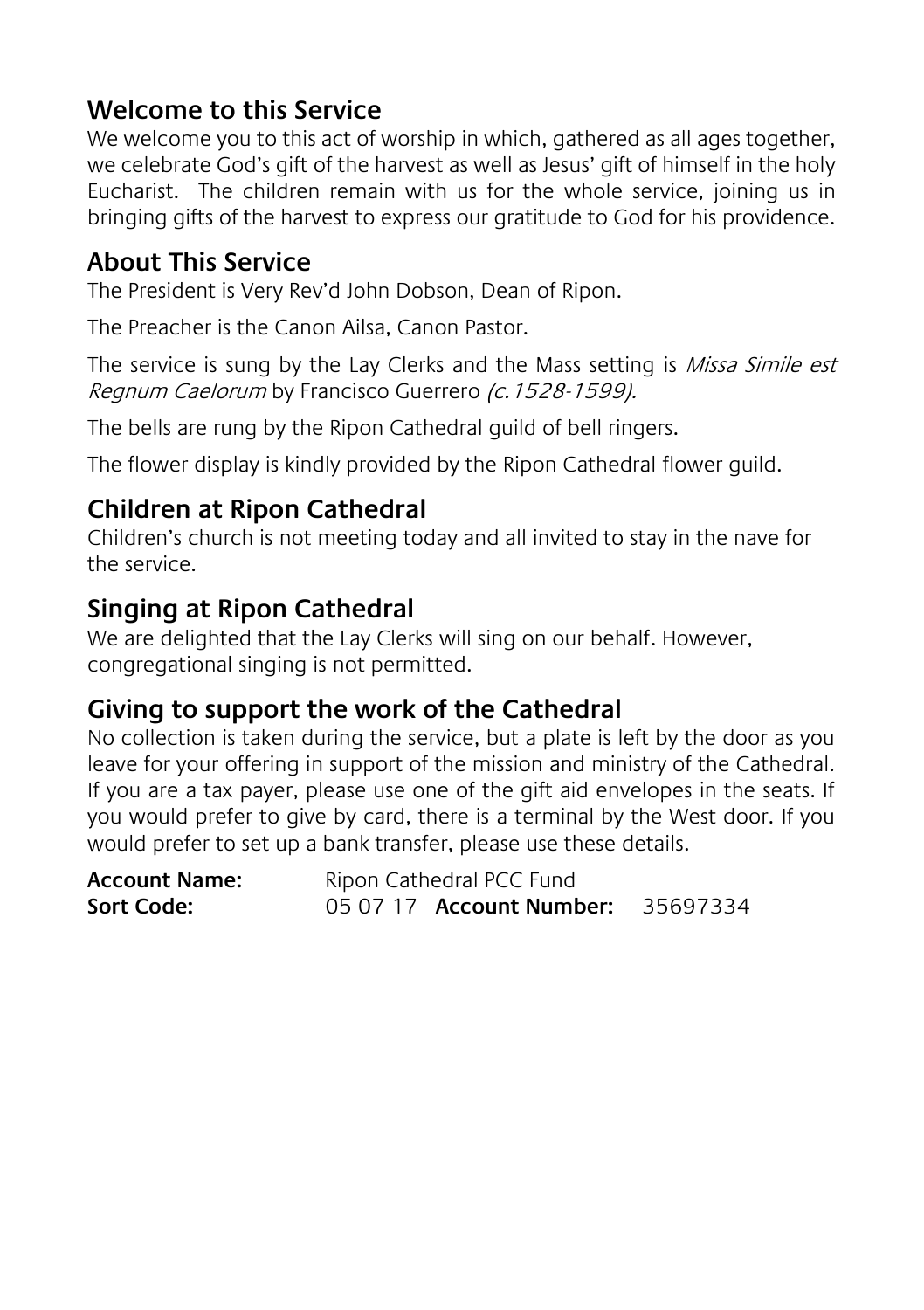Words of welcome from the Dean or Canon in Residence.

## **The Gathering**

Please stand.

As the ministers enter, you are invited to meditate on these words as the organist improvises on the tune.

**Hymn**

Come, ye thankful people, come, raise the song of harvest-home! All be safely gathered in, ere the winter storms begin; God, our Maker, doth provide for our wants to be supplied; come to God's own temple, come; raise the song of harvest home!

All the world is God's own field, fruit unto his praise to yield; wheat and tares together sown, unto joy or sorrow grown; first the blade and then the ear, then the full corn shall appear: grant, O harvest Lord, that we wholesome grain and pure may be.

> NEH 259 Words: George Elvey (1816-1893) Music: ST GEORGE'S WINDSOR Henry Alford (1810-1871)

## **The Greeting**

President In the name of the Father, and of the Son, and of the Holy Spirit **All Amen.** The Lord be with you All **and also with you.**

The land has yielded its harvest. All **God, our God has blessed us.**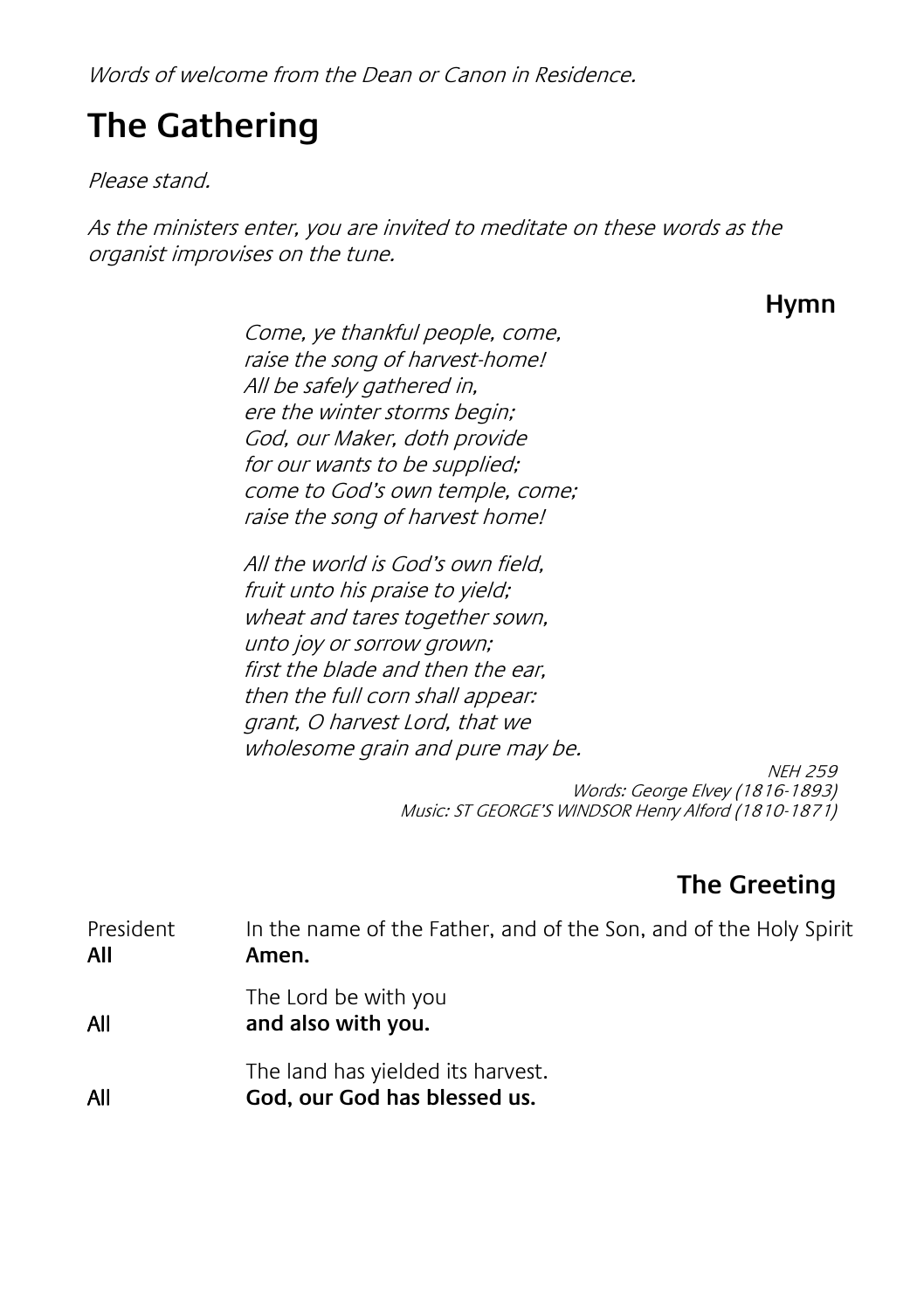## **Prayers of Penitence**

| Deacon    | Let us confess our forgetfulness of the needs of the poor,<br>and repent of the ways in which we waste<br>the resources of the world.                                                    |                   |
|-----------|------------------------------------------------------------------------------------------------------------------------------------------------------------------------------------------|-------------------|
| All       | We confess to you<br>our lack of care for the world you have given us<br>Lord, have mercy.<br>Lord, have mercy.                                                                          |                   |
| All       | We confess to you<br>our selfishness in not sharing the earth's bounty fairly<br>Christ, have mercy.<br>Christ, have mercy.                                                              |                   |
| All       | We confess to you<br>our failure to protect resources for others<br>Lord, have mercy.<br>Lord, have mercy.                                                                               |                   |
|           |                                                                                                                                                                                          | <b>Absolution</b> |
| President | May God who loved the world so much<br>that he sent his Son to be our Saviour<br>forgive you your sins<br>and make you holy to serve him in the world,<br>through Jesus Christ our Lord. |                   |
| All       | Amen.                                                                                                                                                                                    |                   |
|           |                                                                                                                                                                                          |                   |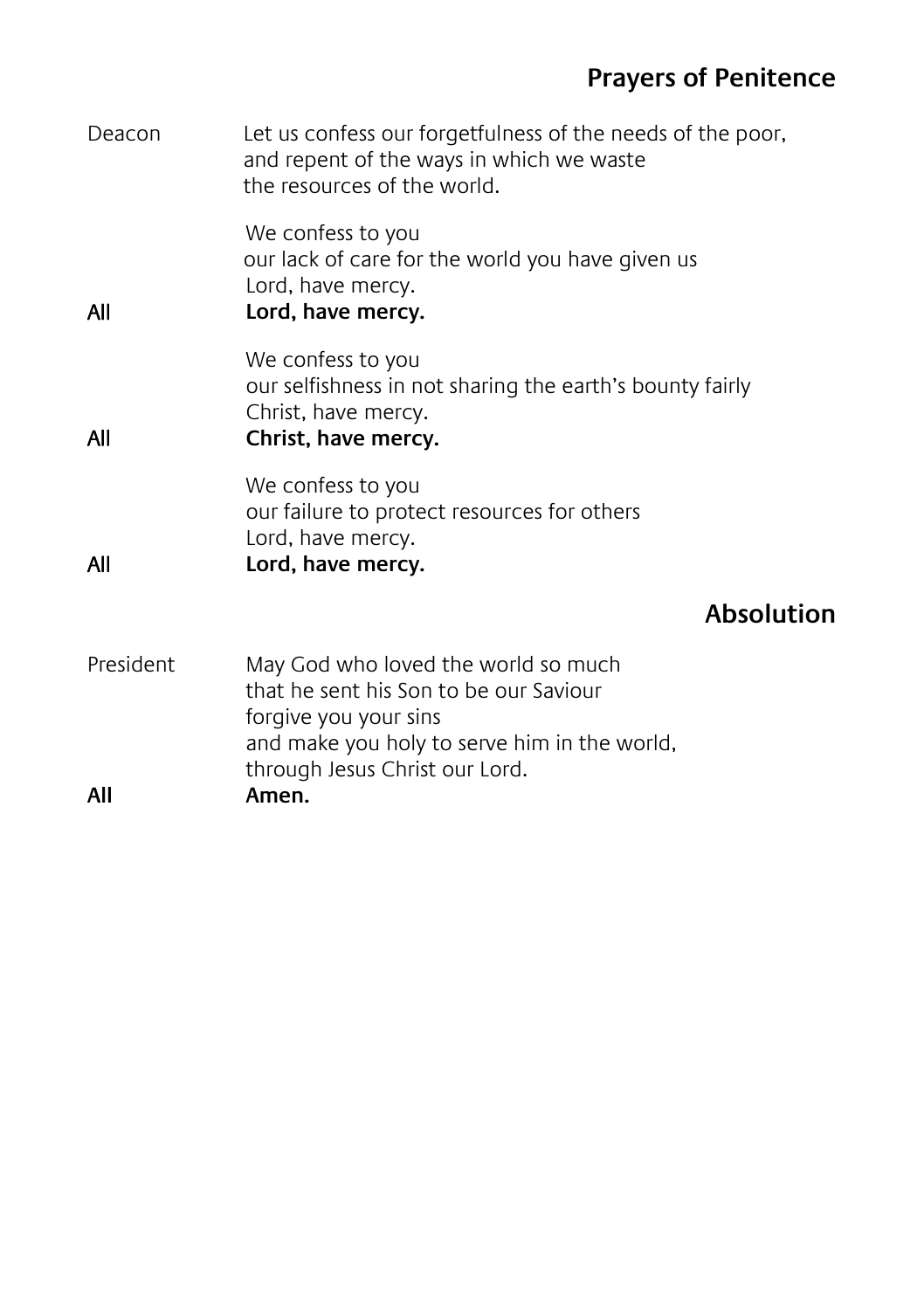#### **Gloria in Excelsis**

Gloria in excelsis Deo. Et in terra pax hominibus, bonae voluntatis. Laudamus te, benedicimus te, Adoramus te, glorificamus te. Gratias agimus tibi propter magnam gloriam tuam.

Domine Deus, Rex coelestis, Deus Pater omnipotens. Domine Fili unigenite Jesu Christe. Domine Deus, Agnus Dei, Qui tollis peccata mundi, Miserere nobis. Qui sedes ad dexteram Patris, Suscipe deprecationem nostram.

Quoniam tu solus Sanctus, tu solus Dominus, tu solus Altissimus, Jesu Christe. Cum sancto spiritu in Gloria Dei Patris. Amen.

Glory to God in the highest, and peace to his people on earth. Lord God, heavenly King, almighty God and Father, we worship you, we give you thanks, we praise you for your glory.

Lord Jesus Christ, only Son of the Father, Lord God, Lamb of God, you take away the sin of the world: have mercy on us.

You are seated at the right hand of the Father: receive our prayer.

For you alone are the Holy One, you alone are the Lord. You alone are the Most High, Jesus Christ, with the Holy Spirit, in the glory God the Father. Amen.

#### **Collect**

President Let us pray.

Creator God, you made the goodness of the land, the riches of the sea and the rhythm of the seasons; as we thank you for the harvest, may we cherish and respect this planet and its peoples, through Jesus Christ our Lord. **All Amen.**

Please sit.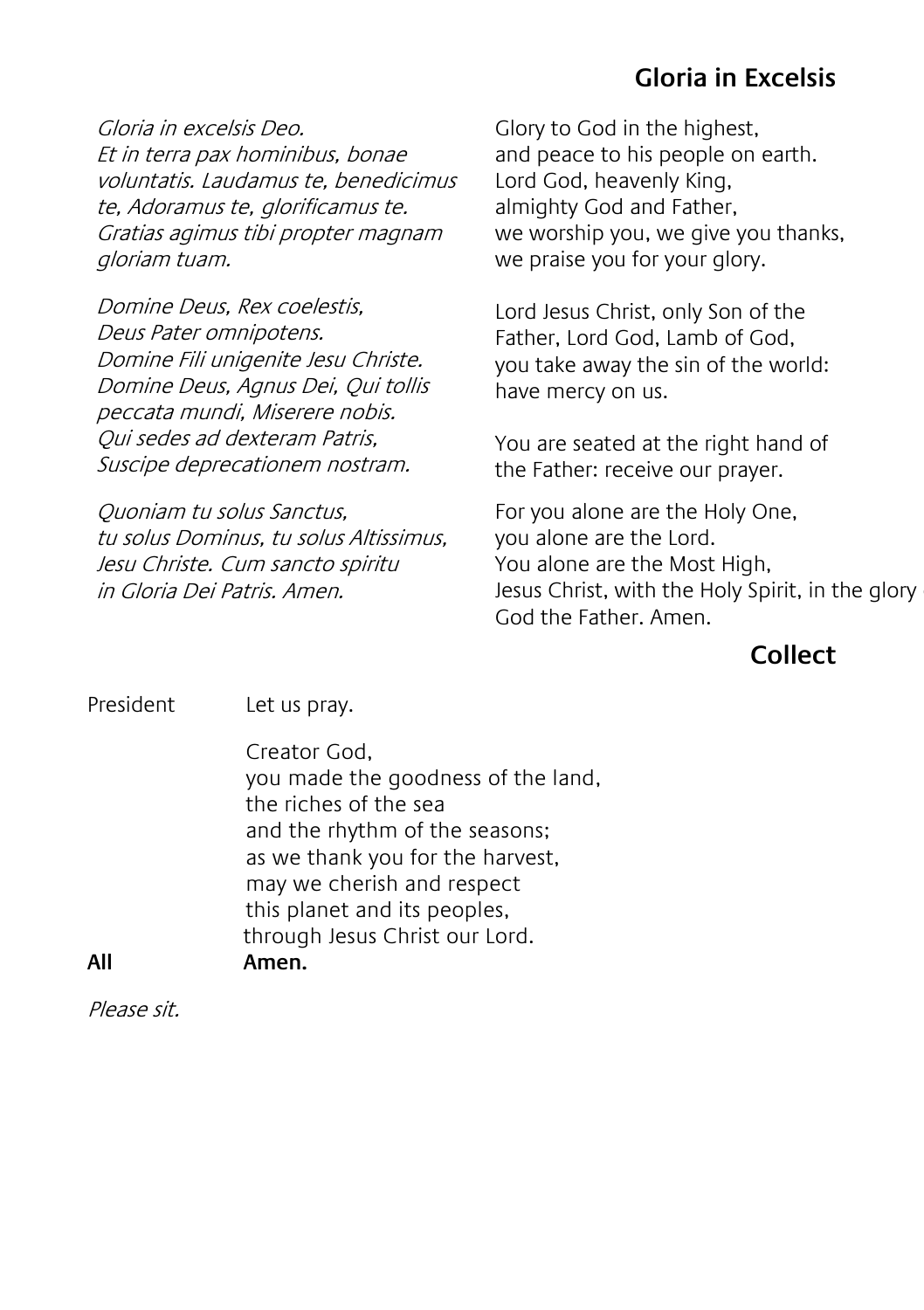## **The Liturgy of the Word**

### **First Reading**

A reading from the book Deuteronomy.

The LORD your God is bringing you into a good land, a land with flowing streams, with springs and underground waters welling up in valleys and hills, a land of wheat and barley, of vines and fig trees and pomegranates, a land of olive trees and honey, a land where you may eat bread without scarcity, where you will lack nothing, a land whose stones are iron and from whose hills you may mine copper. You shall eat your fill and bless the LORD your God for the good land that he has given you. Take care that you do not forget the LORD your God, by failing to keep his commandments, his ordinances, and his statutes, which I am commanding you today.

(Deut 8.7-11)

Reader This the word of the Lord. **All Thanks be to God.**

Please stand.

## **The Gospel**

Please stand as an organ fanfare heralds the Gospel.

#### Hear the Gospel of our Lord Jesus Christ according to Luke. **All Glory to you, O Lord.**

Jesus told the people a parable: 'The land of a rich man produced abundantly. And he thought to himself, "What should I do, for I have no place to store my crops?" Then he said, "I will do this: I will pull down my barns and build larger ones, and there I will store all my grain and my goods. And I will say to my soul, 'Soul, you have ample goods laid up for many years; relax, eat, drink, be merry.'" But God said to him, "You fool! This very night your life is being demanded of you. And the things you have prepared, whose will they be?" So it is with those who store up treasures for themselves but are not rich towards God.' He said to his disciples, 'Therefore I tell you, do not worry about your life, what you will eat, or about your body, what you will wear. For life is more than food, and the body more than clothing. Consider the ravens: they neither sow nor reap, they have neither storehouse nor barn, and yet God feeds them. Of how much more value are you than the birds! And can any of you by worrying add a single hour to your span of life? If then you are not able to do so small a thing as that, why do you worry about the rest? Consider the lilies, how they grow: they neither toil nor spin; yet I tell you, even Solomon in all his glory was not clothed like one of these. But if God so clothes the grass of the field, which is alive today and tomorrow is thrown into the oven, how much more will he clothe you – you of little faith! And do not keep striving for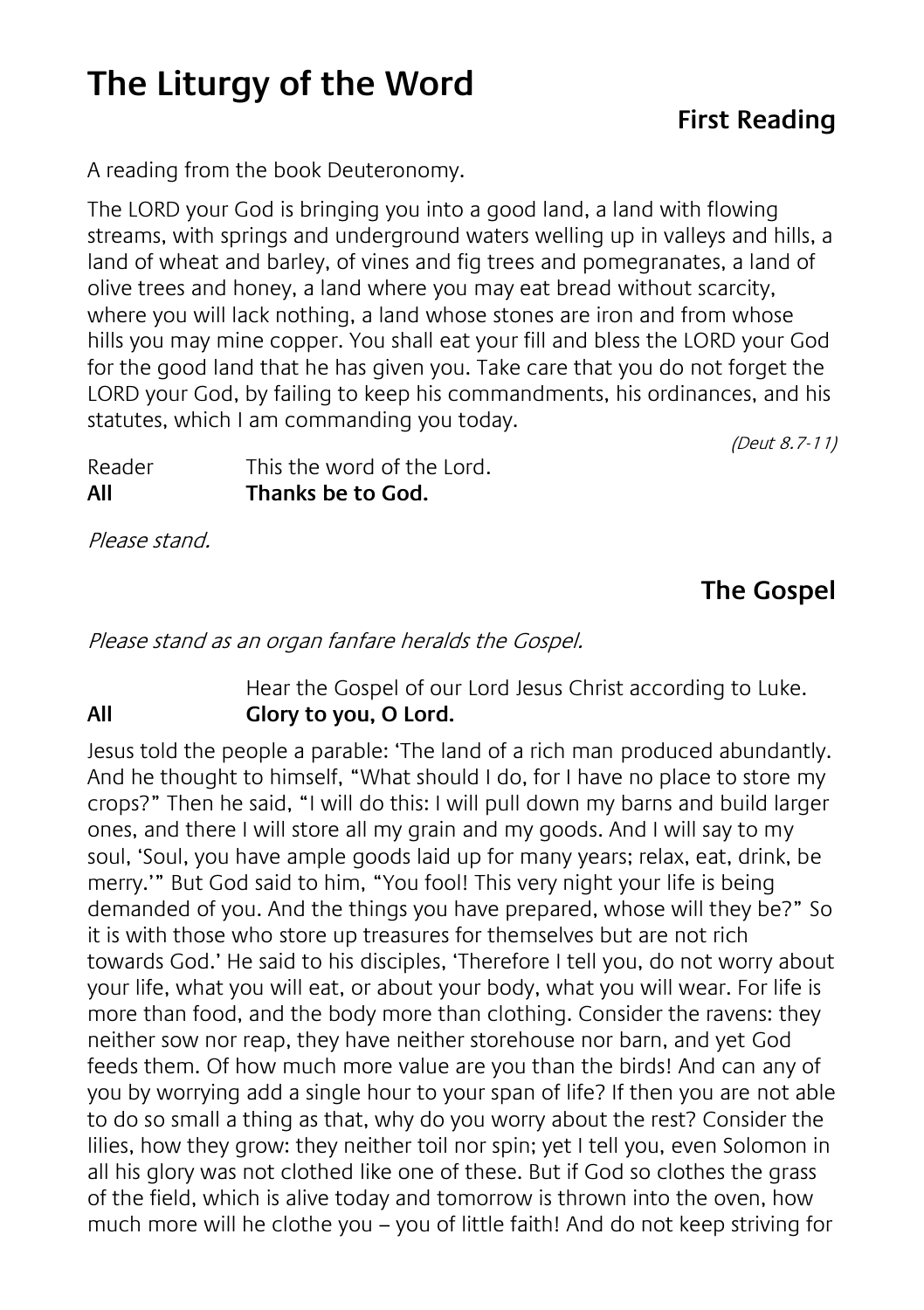what you are to eat and what you are to drink, and do not keep worrying. For it is the nations of the world that strive after all these things, and your Father knows that you need them.'

 This is the Gospel of the Lord. **All Praise to you, O Christ.**

A short organ fanfare is played.

**Sermon**

[Luke 12.16-30]

A short silence is kept after the sermon.

#### **Affirmation of Faith**

#### Please stand.

President Let us declare our faith in God.

**All We believe in God the Father, from whom every family in heaven and on earth is named.**

> **We believe in God the Son, who lives in our hearts through faith, and fills us with his love.**

**We believe in God the Holy Spirit, who strengthens us with power from on high.**

**We believe in one God; Father, Son and Holy Spirit. Amen.**

Please sit or kneel.

#### **Prayers of Intercession**

President Let us pray to God, that he will bring to fruition all that he desires for his creation. Intercessor You have created the universe by your eternal Word, and have blessed humankind in making us stewards of the earth. We pray for your world. that we may share and conserve its resources, and live in reverence for the creation and in harmony with one another. Father, Lord of creation, **in your mercy, hear us.**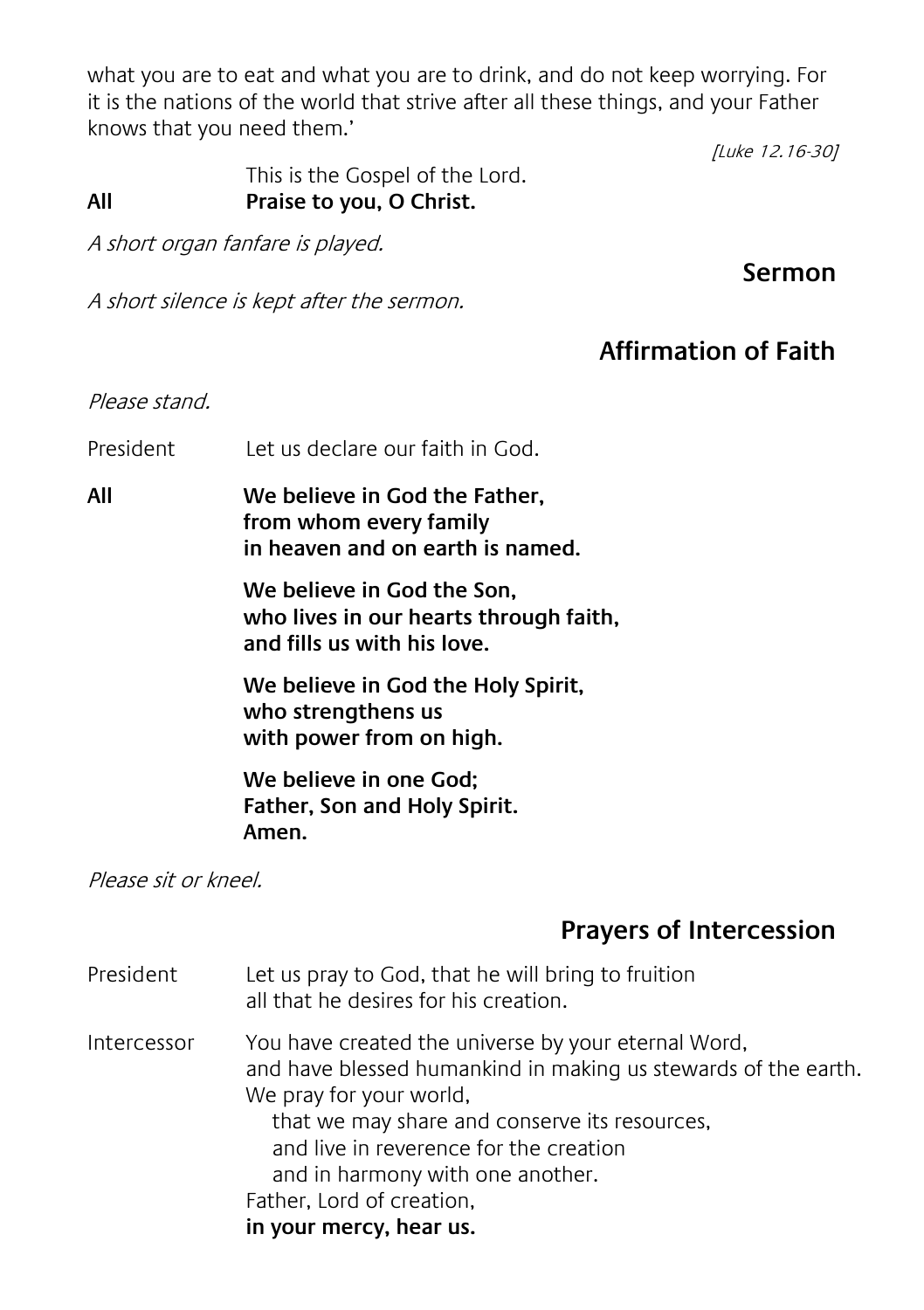You have given the human race a rich land,

a land of streams and springs,

wheat and barley,

vines and oil and honey.

We have made by sin a world of suffering and sorrow. We pray for those who bear the weight of affliction, that they may come to share the life of wholeness and plenty. Father, Lord of creation,

#### **in your mercy, hear us.**

In Christ you call us to a new way of life, loving our neighbours before ourselves. Help us to treat with care and respect the world as it is as we live in hope and anticipation of the world as it will be when your kingdom comes and your will is done. Thank you for those, living and departed, who have shown a true respect for your creation Help us to follow in their footsteps, until, with them, we see you face to face, where all is made new in Christ our Lord.

Merciful Father,

**accept these prayers for the sake of your Son our Saviour Jesus Christ. Amen.**

## **The Liturgy of the Sacrament**

#### **The Peace**

#### Please stand.

| President | The harvest of the Spirit is love, joy, peace,<br>patience, kindness, goodness,<br>faithfulness, gentleness and self-control. |
|-----------|-------------------------------------------------------------------------------------------------------------------------------|
| All       | The peace of the Lord be always with you<br>and also with you.                                                                |
| Deacon    | Let us offer one another a sign of peace.                                                                                     |

We exchange warm greetings to those around us.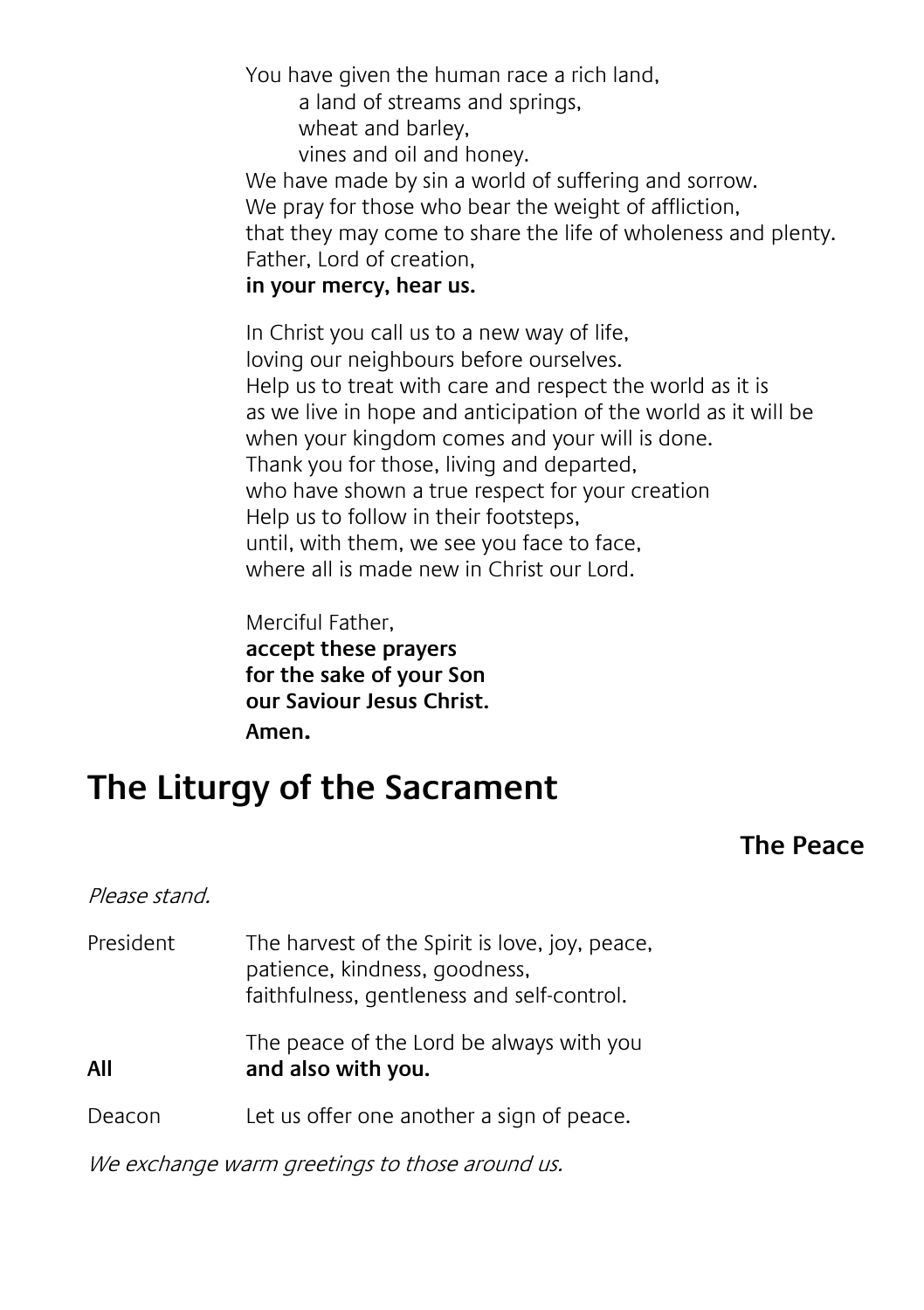## **Preparation of the Altar**

## **Taking of the Bread and Wine**

The choir sing the following as the bread and wine are placed upon the altar.

| Choir     | Thou visitest the earth, and blessest it :<br>thou makest it very plenteous.                                                                                                             |  |  |  |
|-----------|------------------------------------------------------------------------------------------------------------------------------------------------------------------------------------------|--|--|--|
|           | The river of God is full of water :<br>thou preparest their corn, for so thou providest for the earth.                                                                                   |  |  |  |
|           | Thou waterest her furrows.<br>thou sendest rain into the little valleys thereof :<br>thou makest it soft with the drops of rain,<br>and blessest the increase of it.                     |  |  |  |
|           | Thou crownest the year with thy goodness:<br>and thy clouds drop fatness.<br>They shall drop upon the dwellings of the wilderness :<br>and the little hills shall rejoice on every side. |  |  |  |
|           | The folds shall be full of sheep:<br>the valleys also shall stand so thick with corn,<br>that they shall laugh and sing.<br>$(PS. 65.9-14)$                                              |  |  |  |
| President | Yours, Lord, is the greatness, the power,<br>the glory, the splendour, and the majesty;<br>for everything in heaven and on earth is yours.                                               |  |  |  |
| All       | All things come from you,<br>and of your own do we give you.                                                                                                                             |  |  |  |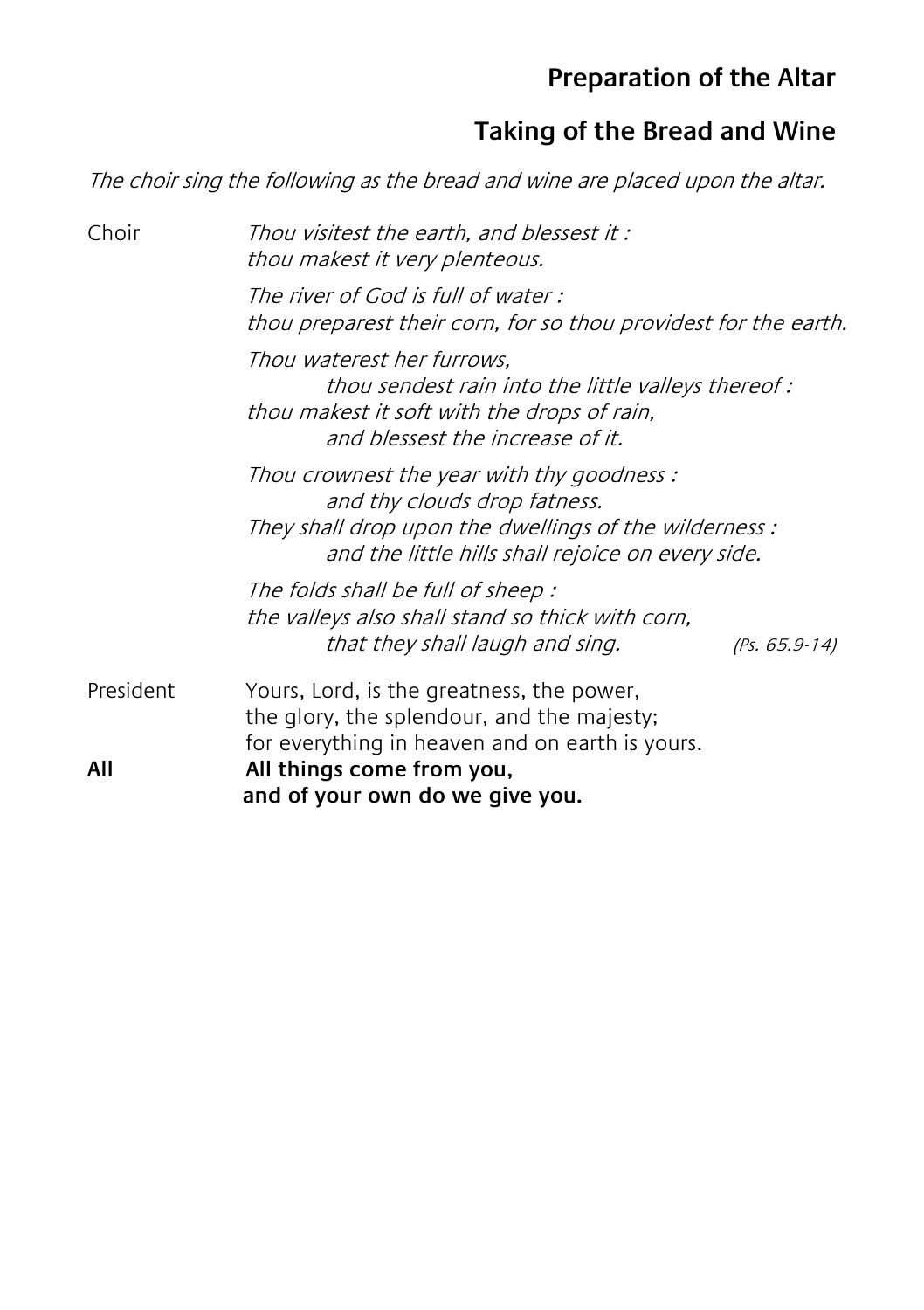#### **The Eucharistic Prayer**

| President | The Lord be with you                                                                                                                                                                                                                                                                                                                                                                                                                                 |  |  |
|-----------|------------------------------------------------------------------------------------------------------------------------------------------------------------------------------------------------------------------------------------------------------------------------------------------------------------------------------------------------------------------------------------------------------------------------------------------------------|--|--|
| All       | and also with you.                                                                                                                                                                                                                                                                                                                                                                                                                                   |  |  |
| President | Lift up your hearts.                                                                                                                                                                                                                                                                                                                                                                                                                                 |  |  |
| All       | We lift them to the Lord.                                                                                                                                                                                                                                                                                                                                                                                                                            |  |  |
| President | Let us give thanks to the Lord our God.                                                                                                                                                                                                                                                                                                                                                                                                              |  |  |
| All       | It is right to give thanks and praise.                                                                                                                                                                                                                                                                                                                                                                                                               |  |  |
|           | Lord of all life, you created the universe,<br>where all living things reflect your glory.<br>You give us this great and beautiful earth,<br>to discover and to cherish.<br>You give us the fish in the sea, the birds of the air,<br>and every plant and tree;<br>the life that sleeps in the winter earth,<br>and awakens again in the spring.<br>You made us all, each wonderfully different,<br>to join with the angels<br>and sing your praise: |  |  |

Sanctus, Sanctus, Sanctus, Dominus Deus Sabaoth. Pleni sunt coeli et terra gloria tua. Hosanna in excelsis. Benedictus qui venit in nomine Domini Hosanna in excelsis.

Holy, holy, holy Lord, God of power and might. Heaven and earth are full of your glory. Hosanna in the highest. Blessed is he who comes in the name of the Lord. Hosanna in the highest.

We thank you, loving Father, because, when we turned away, you sent Jesus, your Son. He gave his life for us on the cross and shows us the way to live.

Send your Holy Spirit that these gifts of bread and wine may be for us Christ's body and his blood.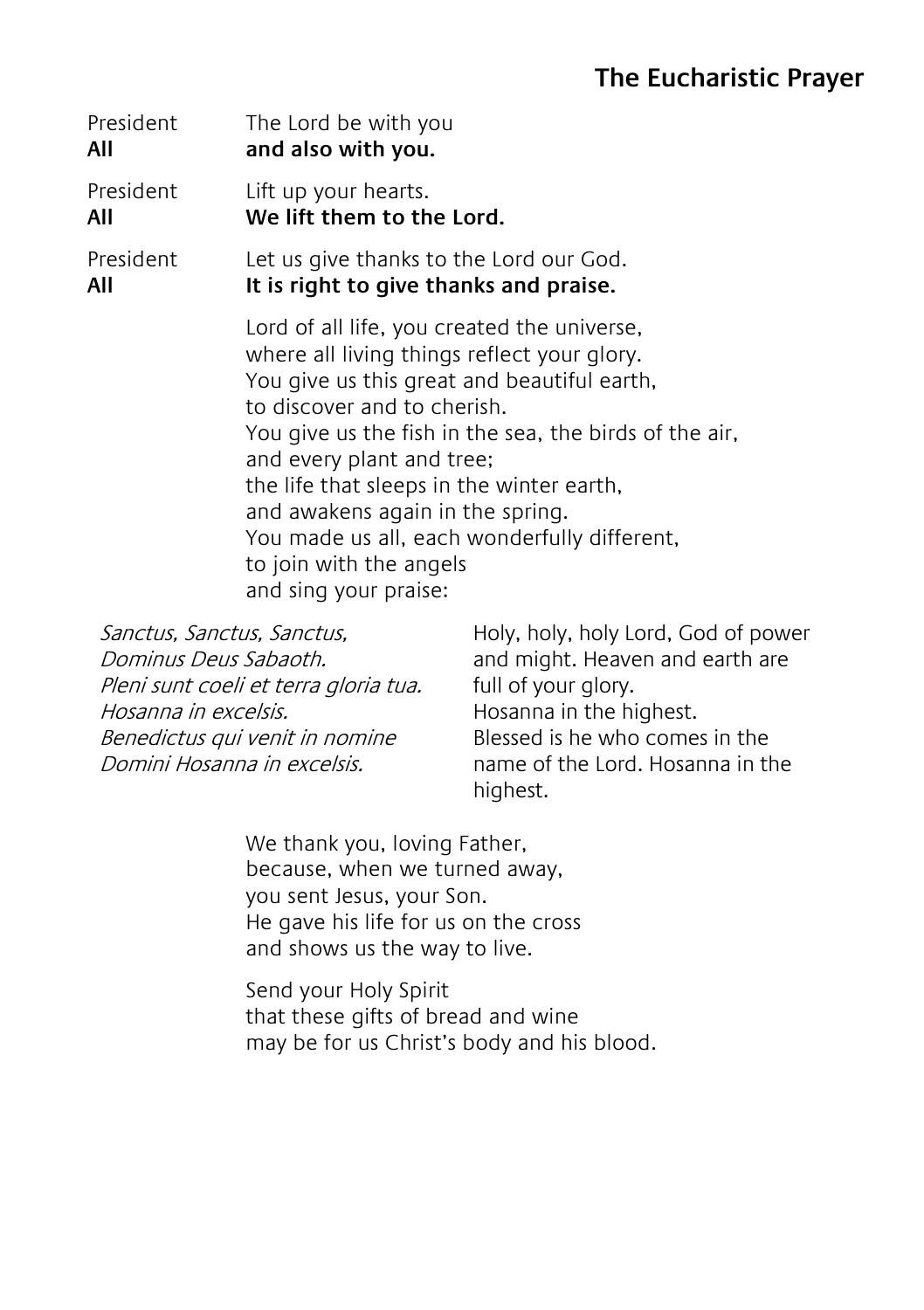On the night before he died, when darkness had fallen, Jesus took bread. He gave thanks, broke it, and shared it with his disciples, saying: 'This is my body, given for you. Do this to remember me.' After they had eaten, he took the cup of wine, gave thanks, and shared it with his disciples, saying: 'This is my blood, poured out for you and for many, for the forgiveness of sins.'

So Father, with this bread and this cup we celebrate his love, his death, his risen life. As you feed us with these gifts, send your Holy Spirit, and change us more and more to be like Jesus our Saviour. Help us, Father, to love one another, as we look forward to that day when suffering is ended, and all creation is gathered in your loving arms. And now with the Blessed Virgin Mary, St Peter, St Wilfrid and all your saints we give you glory, through Jesus Christ, in the strength of the Spirit, today and for ever.

#### **All Amen.**

#### **The Lord's Prayer**

#### Please sit or kneel.

President Let us pray with confidence as our Saviour has taught us:

**All Our Father, who art in heaven hallowed be thy name; thy kingdom come; thy will be done; on earth as it is in heaven. Give us this day our daily bread. And forgive us our trespasses, as we forgive those who trespass against us. And lead us not into temptation; but deliver us from evil. For thine is the kingdom, the power and the glory, for ever and ever. Amen.**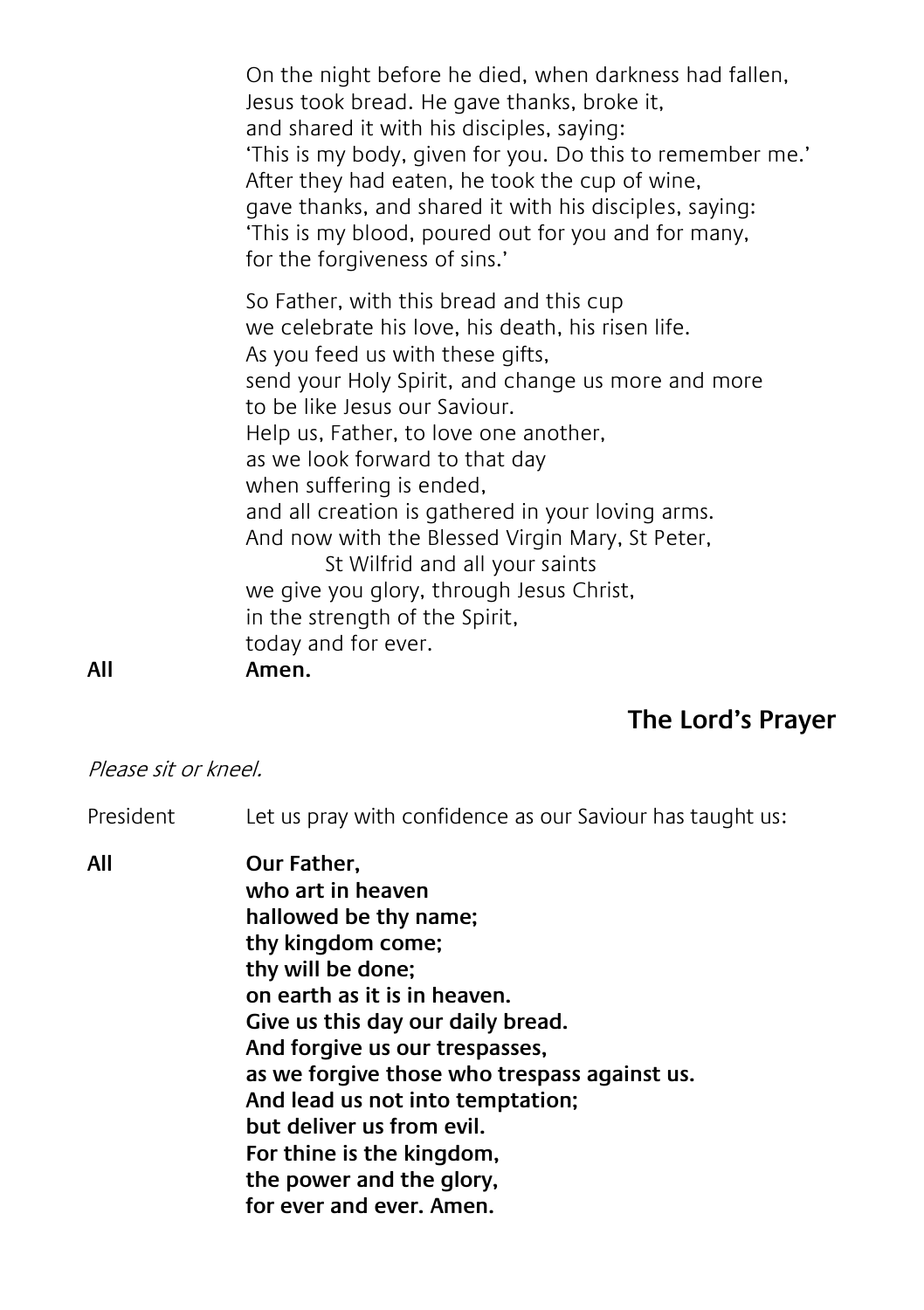## **The Breaking of the Bread**

#### President We break this bread to share in the body of Christ. **All Though we are many, we are one body, because we all share in one bread.**

## **The Giving of Communion**

President Draw near with faith. Receive the body of our Lord Jesus Christ which he gave for you, Eat in remembrance that he died for you, and feed on him in your hearts by faith with thanksgiving.

The body of Christ keep you in eternal life.

**All Amen.**

We welcome communicants of all denominations to receive Holy Communion. If you are not a communicant and would like to receive a Blessing, please come up with this service sheet in your hand. Please move to the altar rails as directed by sidespeople. If you require a gluten-free wafer, please indicate this to the minister when receiving Communion.

During Communion, the Choir sings the Agnus Dei. A Motet is also sung.

## **Agnus Dei**

Agnus Dei, qui tollis peccata mundi. Miserere nobis Agnus Dei, qui tollis peccata mundi. Dona nobis pacem.

Lamb of God, you take away the sin of the world, Have mercy on us. Lamb of God, you take away the sin of the world, Grant us peace.

## **Motet**

Thou visitest the earth and blessest it: thou crownest the year with thy goodness.

Words: Psalm 65: 9, 12 Music: Maurice Greene (1696–1755)

## **Prayer after Communion**

| All       | Amen.                                                       |
|-----------|-------------------------------------------------------------|
|           | through Jesus Christ our Lord.                              |
|           | for the relief of those in need and for our own well-being; |
|           | grant that we may use them to your glory,                   |
|           | and you give us the fruits of the earth in their season:    |
|           | you crown the year with your goodness                       |
| President | Eternal God,                                                |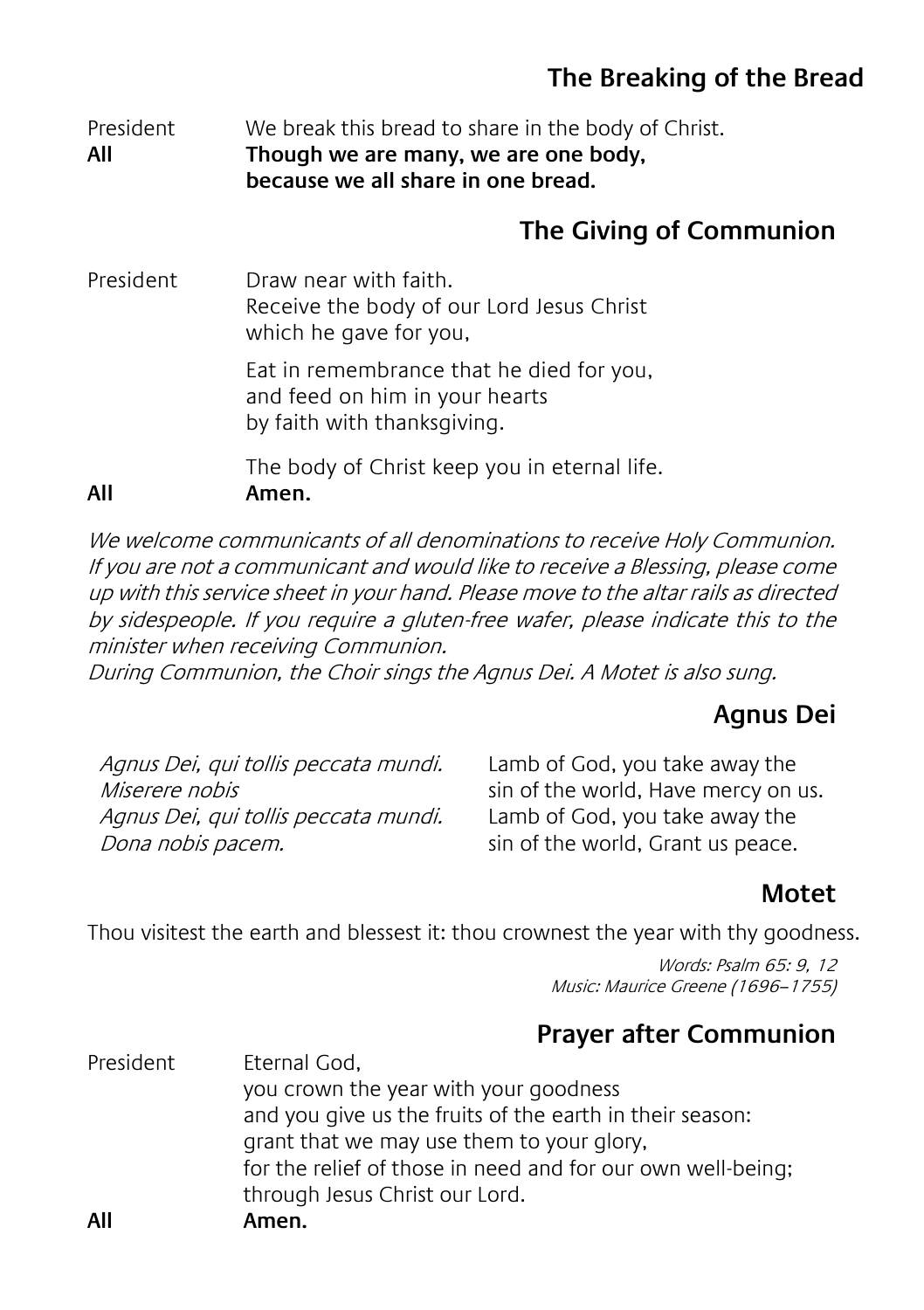## **The Dismissal**

Please stand.

| President        | As we prepare to leave and embrace the challenges<br>of our lives and our world let us ask for God's blessing                                |
|------------------|----------------------------------------------------------------------------------------------------------------------------------------------|
| President        | May God bless us with wisdom to care for our earth                                                                                           |
| All              | Amen.                                                                                                                                        |
| President        | May God bless us with love to bring forth new life                                                                                           |
| All              | Amen.                                                                                                                                        |
| President<br>All | In the name of God the Creator of the whole world<br>of Jesus, our new covenant<br>and of the Holy Spirit who opens eyes and hearts<br>Amen. |
| President        | Go in peace and be witnesses to hope                                                                                                         |
| All              | Amen.                                                                                                                                        |

## **Organ Voluntary**

Allegro assai vivace (Sonata No. 1 in F minor)

Felix Mendelssohn (1809-47)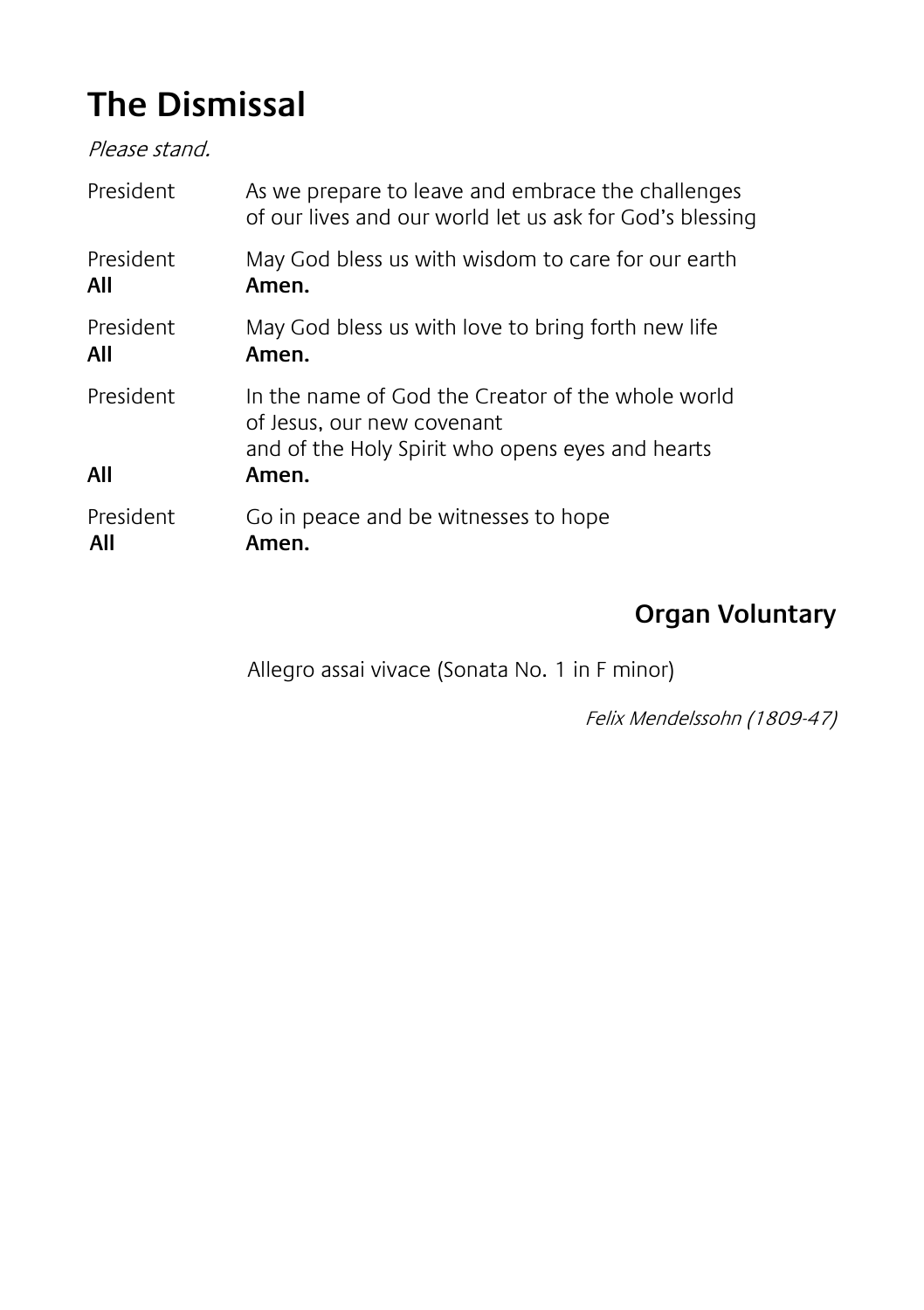## **Today's Services**

#### **8.00 am Holy Eucharist (1662 Book of Common Prayer)** begins on pg. 237

President: Rev'd Dan Sladden Preacher: Mrs Yvonne Jefferies, Cathedral Reader

| 9.30 am Morning Prayer | Psalm 128                                          |
|------------------------|----------------------------------------------------|
| 10.30am Sung Eucharist | President: The Dean<br>Preacher: Canon Ailsa Newby |

#### **12.30 pm Holy Eucharist (1662 BCP)** President: Canon Barry Pyke

#### **3.30 pm Evensong**

| Responses | Harris                             | Psalm: 136, 1-9 |
|-----------|------------------------------------|-----------------|
| Setting   | Plainsong with fauxbourdons Huxley |                 |
| Anthem    | In pace $lves$                     |                 |
| Voluntary | Fugue, Chorale & Epiloque Howells  |                 |
|           |                                    |                 |

#### **4.30 pm Messy Cathedral**

**Cathedral supporting the Parishes** Caitlin is presiding at Burton Leonard and Bishop Monkton this morning

#### **Diary for the Week**

|           | Morning Prayer:<br>Monday to Saturday at 8.30am<br>Evening Prayer:<br>Monday & Tuesday 6.00pm; Saturday 5.30pm<br>Choral Evensong:<br>Wednesday to Friday 6.00pm |               |                                           |
|-----------|------------------------------------------------------------------------------------------------------------------------------------------------------------------|---------------|-------------------------------------------|
| Monday    | $9.00$ am                                                                                                                                                        | The Eucharist | President: Rev'd Caitlin Carmichael-Davis |
| Tuesday   | $9.00$ am                                                                                                                                                        | The Eucharist | President: Canon Ailsa Newby              |
| Wednesday | $9.00$ am                                                                                                                                                        | The Eucharist | President: Rev'd Dan Sladden              |
|           | 12.00 BCP                                                                                                                                                        | The Eucharist | President: Rev'd Christopher Cornwell     |
| Thursday  | $10.00$ am                                                                                                                                                       | The Eucharist | President: Canon Barry Pyke               |
| Friday    | $9.00$ am                                                                                                                                                        | The Eucharist | President: The Dean                       |
|           | 12 noon                                                                                                                                                          | The Eucharist | President: Rev'd Lynn Thorius             |
| Saturday  | $9.00$ am                                                                                                                                                        | The Eucharist | President: Rev'd Canon John Colston       |
|           |                                                                                                                                                                  |               |                                           |

#### **Worship Next Sunday – October 11th Eighteenth Sunday after Trinity**

| Morning Prayer                              |  |                                                                                                                                                                                                                    |
|---------------------------------------------|--|--------------------------------------------------------------------------------------------------------------------------------------------------------------------------------------------------------------------|
| Sung Eucharist President: Canon Ailsa Newby |  |                                                                                                                                                                                                                    |
|                                             |  |                                                                                                                                                                                                                    |
|                                             |  |                                                                                                                                                                                                                    |
|                                             |  |                                                                                                                                                                                                                    |
|                                             |  | Eucharist (1662) President: Canon Barry Pyke<br>Preacher: Mrs Nina Harrison, Cathedral Reader<br>Preacher: Venerable Clive Mansell<br>Eucharist (1662) President: The Dean<br>Evensong Preacher: Rev'd Dan Sladden |